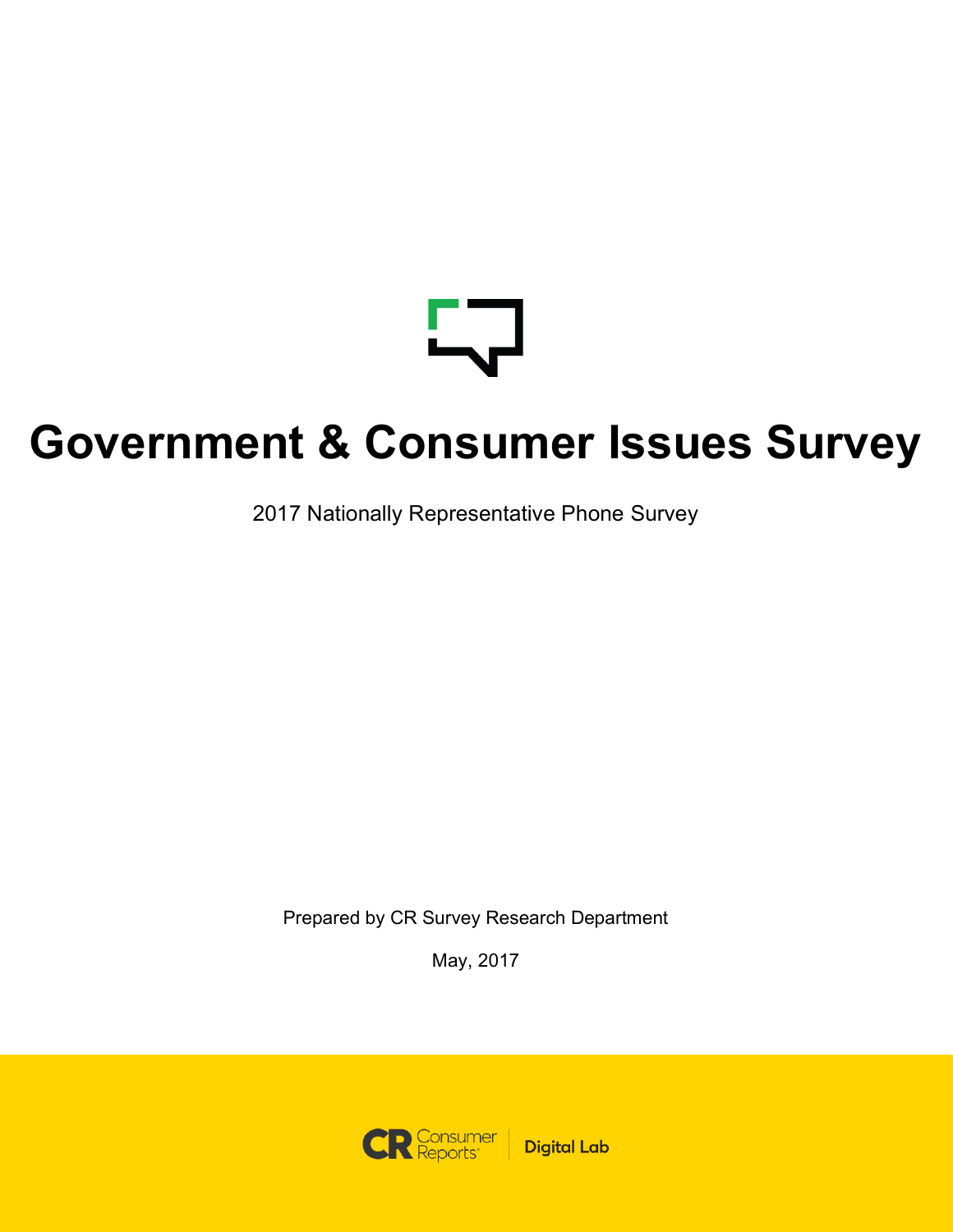## INTRODUCTION

In April 2017, the Consumer Reports National Research Center conducted a nationally representative phone survey to assess the opinion of Americans regarding the government and key consumer issues. Opinion Research Corporation (ORC) of Princeton, New Jersey administered the survey to a nationally representative sample of 1,007 U.S. residents through its CARAVAN Omnibus Survey. Respondents were selected by means of random-digit dialing and were interviewed via phone. The data were statistically weighted so that respondents in the survey are demographically and geographically representative of the U.S. population.

This the second of a series of consumer voices surveys. The previous consumer voices survey (CVI) was administered using the same methodology to a nationally representative sample of 1,012 U.S. residents in January, 2017.

## REPORT HIGHLIGHTS

## QUESTIONS NEW TO CVII1

- Most (78%) Americans think that the government should have a role in making sure that everyone has access to affordable, quality healthcare.
- Nearly a quarter (23%) of Americans say increases to insurance premiums/deductibles is their biggest healthcare concern going forward.
- Most (92%) Americans say internet service providers should be required to get their permission before selling/sharing their data with other companies. The same amount (92%) of consumers say internet companies and websites should be required to provide them with a complete list of the data they've collected about them, if asked.
- Two thirds of consumers either *strongly* (47%) or *somewhat* (18%) oppose dynamic pricing.
- The majority (82%) of Americans say the government should do more to enforce food safety laws.
- Consumers are divided on the effect of an overhaul to the tax system; 37% say it will make the tax system less fair, 31% say it will make the tax system more fair, and 24% say it will make the system just as fair.

## CHANGES FROM CVI TO CVII

- Many (65%) Americans say they do not trust the government to protect the interests of consumers. This number did not change from CVI.
- Over four out of 10 consumers are either *pessimistic* (26%) or *very pessimistic* (16%) that the government will protect their rights as a consumer. This percentage is higher than what we found in CVI (36%).

 $1$  "New questions" were asked for the first time in this iteration of the consumer voices survey.



i<br>Li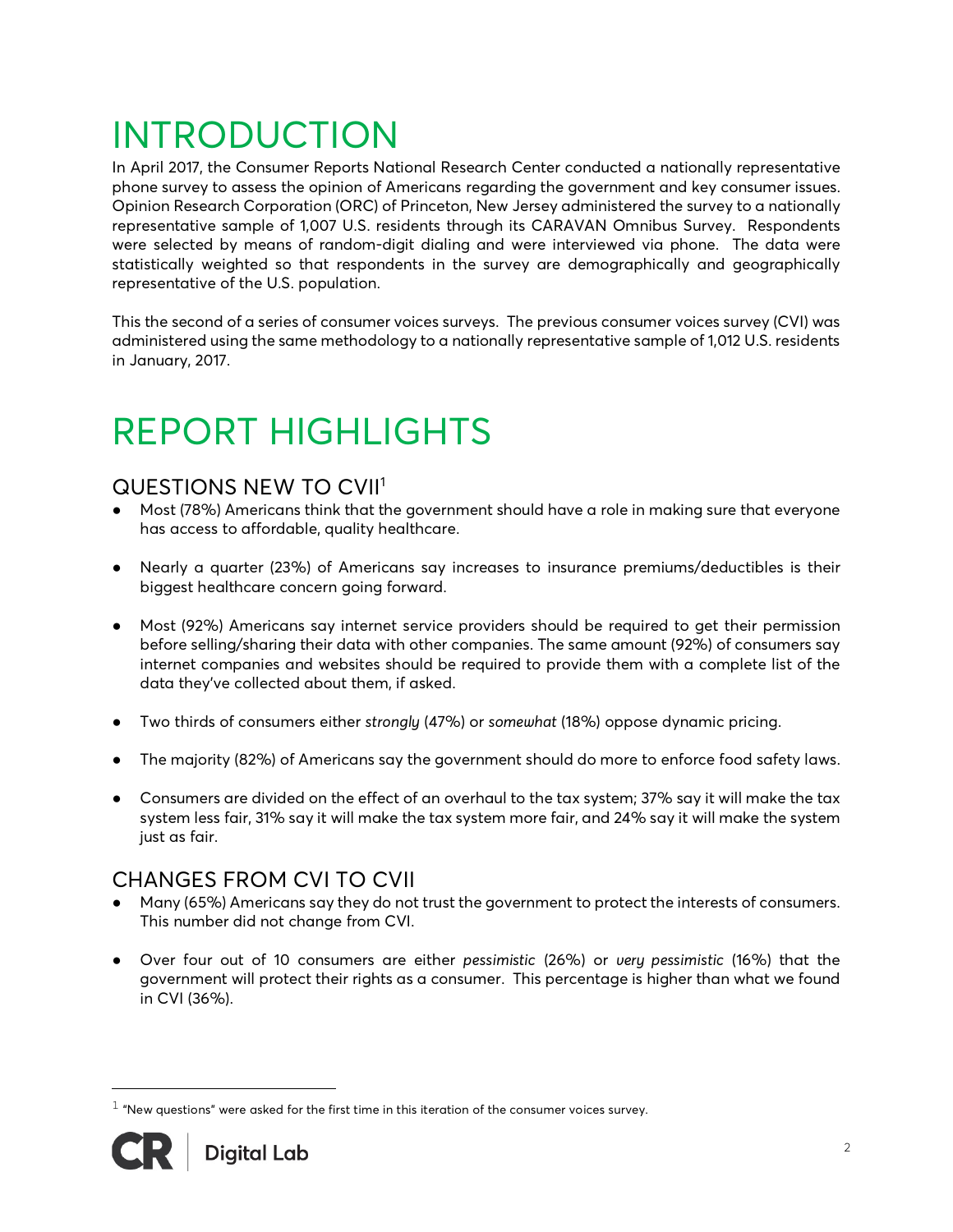- Seven out of 10 Americans are either *slightly* (29%) or *not at all* (41%) *confident* that their personal data is private and not distributed without their knowledge. This combined percentage is higher than in CVI (65%).
- Nearly seven out of 10 Americans are either *slightly* (34%) or *not at all* (35%) *confident* that going forward, most Americas seeking higher education will be able to afford it. This percentage has not changed since CVI.

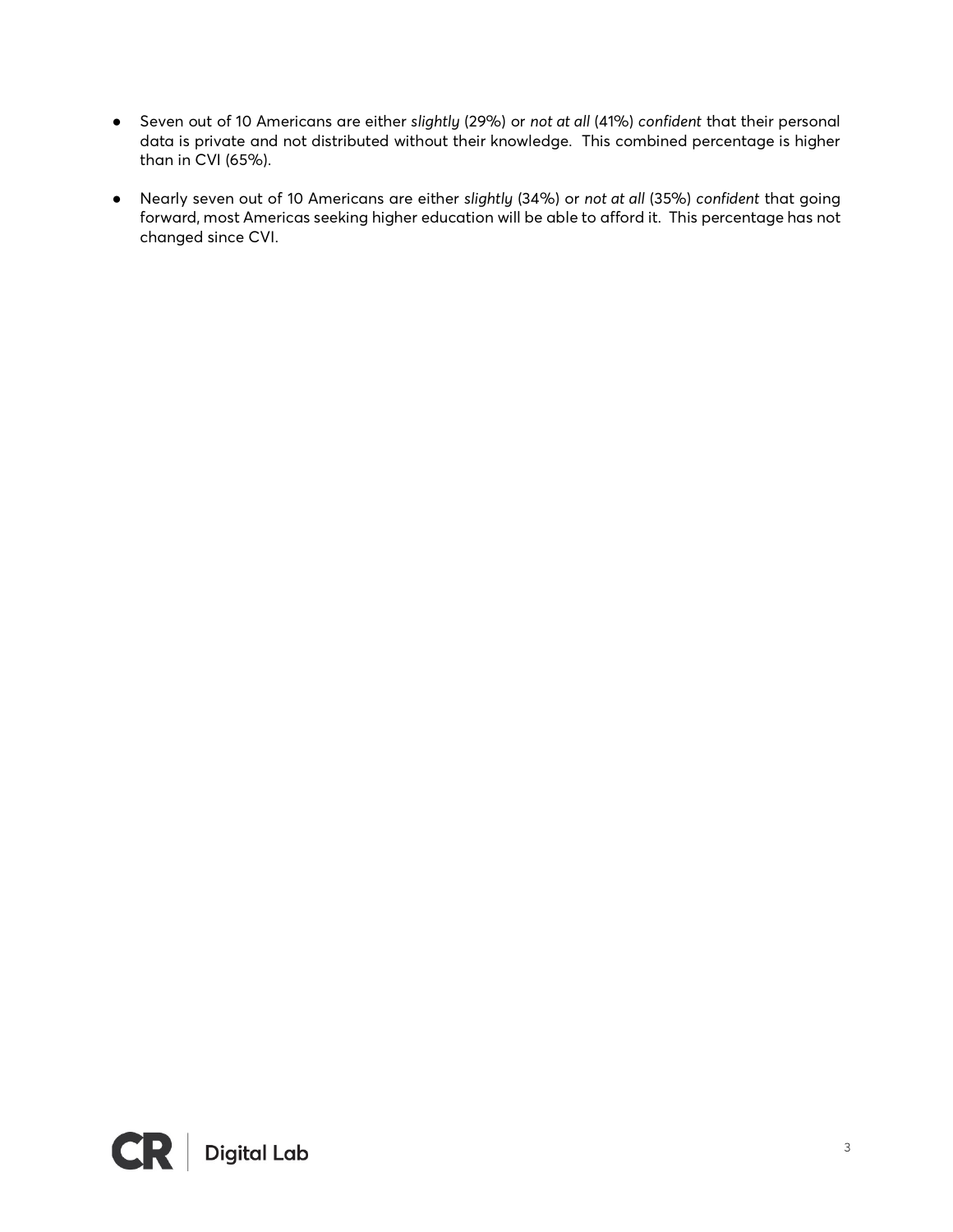## **HEALTHCARE**

MOST AMERICANS THINK GOVERNMENT SHOULD HAVE A ROLE IN HEALTHCARE ACCESS



THINK GOVERNMENT SHOULD HAVE ROLE IN ACCESS TO AFFORDABLE QUALITY HEALTHCARE FOR ALL

IN A NEW QUESTION, we found that most (78%) Americans think that the government should have a role in making sure that everyone has access to affordable, quality healthcare.

#### BIGGEST HEALTHCARE CONCERN: INCREASING COSTS

IN A NEW QUESTION, we found that when given a list of healthcare concerns, nearly a quarter (23%) of Americans say increases to insurance premiums/deductibles is their biggest healthcare concern going forward.

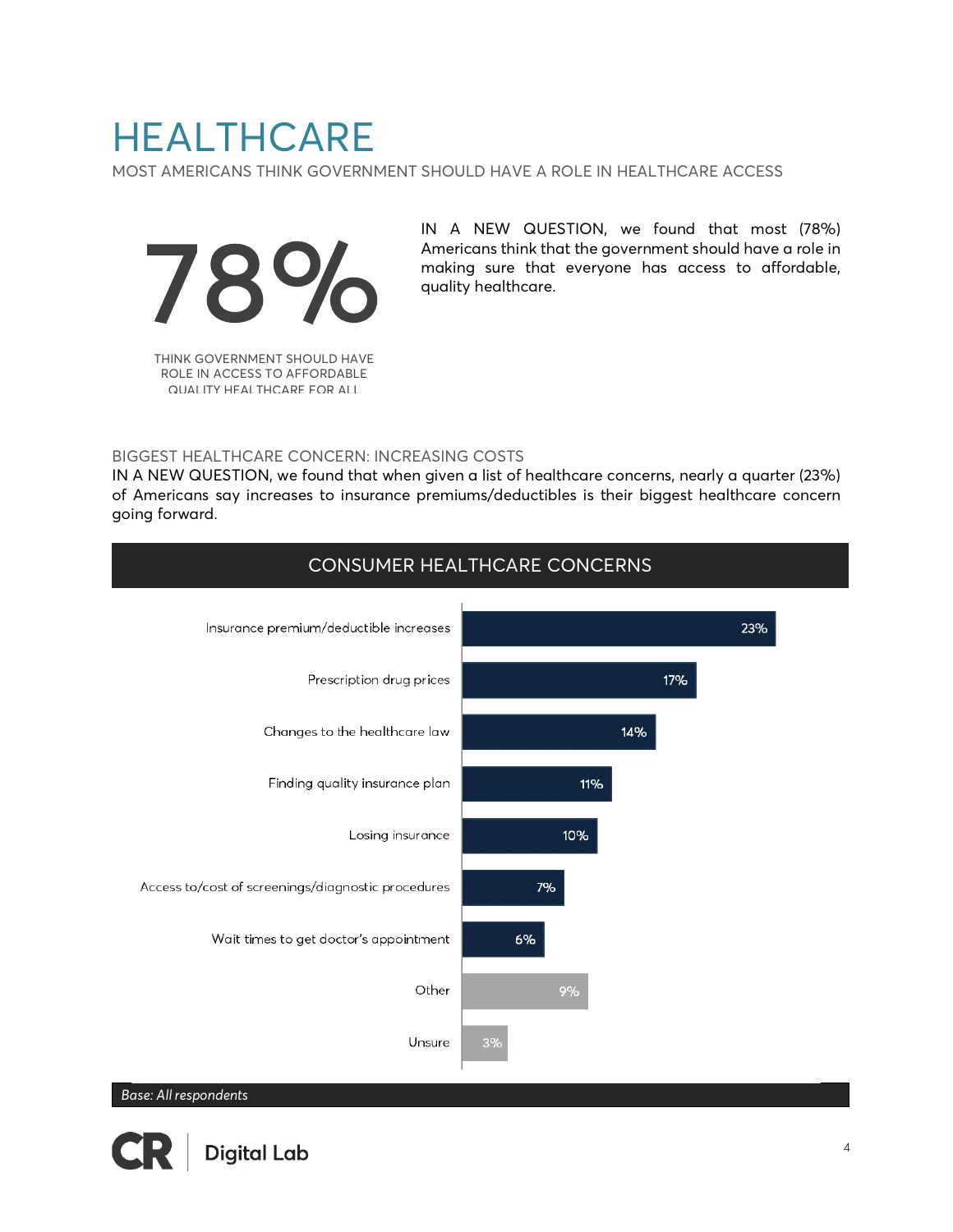## INTERNET DATA USAGE



SAY INTERNET SERVICE PROVIDERS SHOULD GET PERMISSION BEFORE SELLING/SHARING THEIR DATA

IN A NEW QUESTION, we found that most (92%) Americans say internet service providers should be required to get their permission before selling/sharing their data with other companies. Accordingly, in another new question, the same percentage (92%) of Americans say internet companies and websites should be required to provide them with a complete list of the data they've collected about them, if asked.

IN A NEW QUESTION, we found that two thirds of consumers either *strongly* (47%) or *somewhat* (18%) oppose dynamic pricing.



*Base: All respondents*

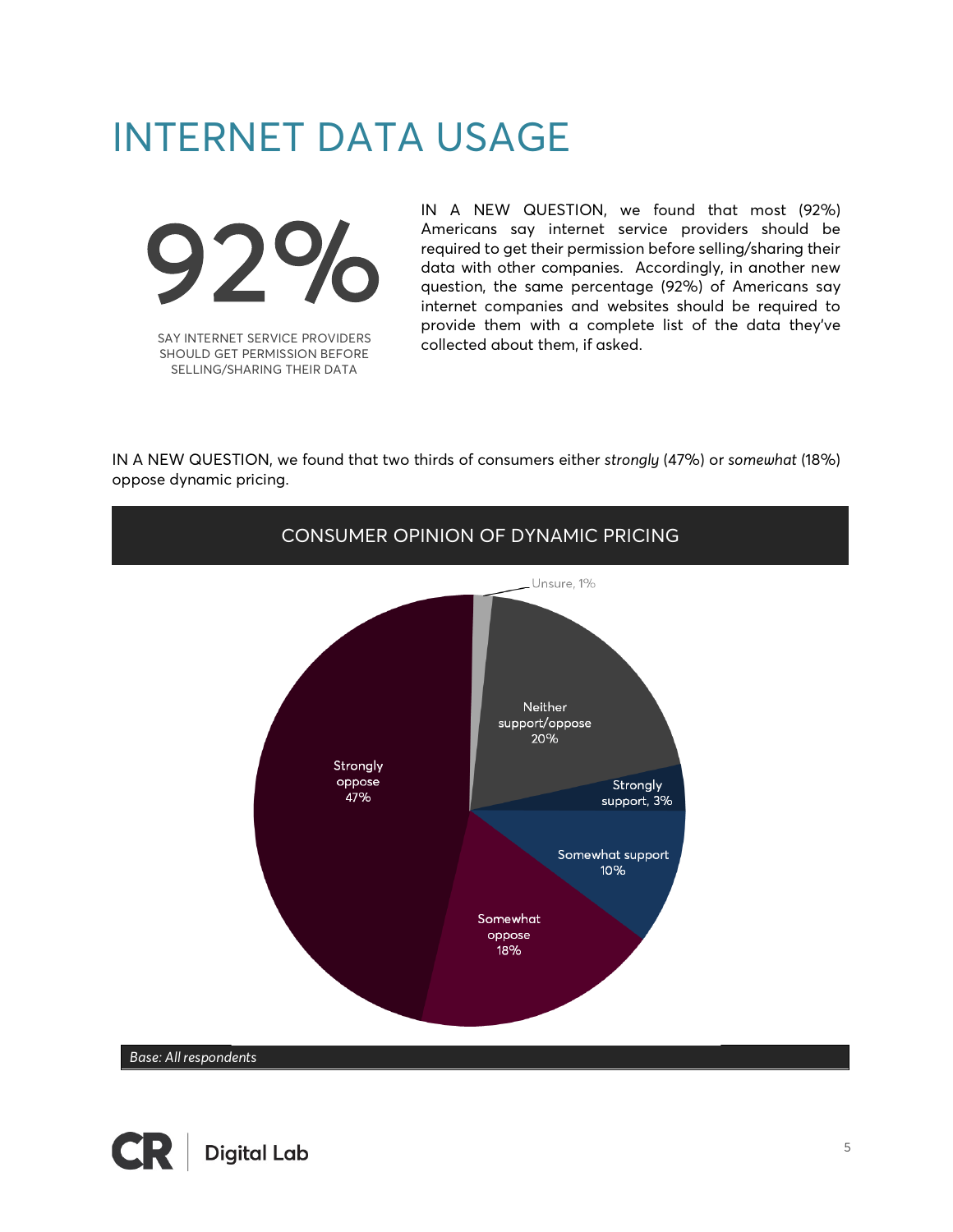## FOOD SAFETY



IN A NEW QUESTION, we found that the majority (82%) of Americans say the government should do more to enforce food safety laws.

SAY GOVERNMENT SHOULD DO MORE TO ENFORCE FOOD SAFETY LAWS

## **TAXES**

NEARLY FOUR IN 10 AMERICANS SAY TAX SYSTEM OVERHAUL WILL MAKE TAX SYSTEM LESS FAIR

IN A NEW QUESTION, we found that consumers are divided on the effect of an overhaul to the tax system; 37% say it will make the tax system less fair, 31% say it will make the tax system more fair, and 24% say it will make the system just as fair.

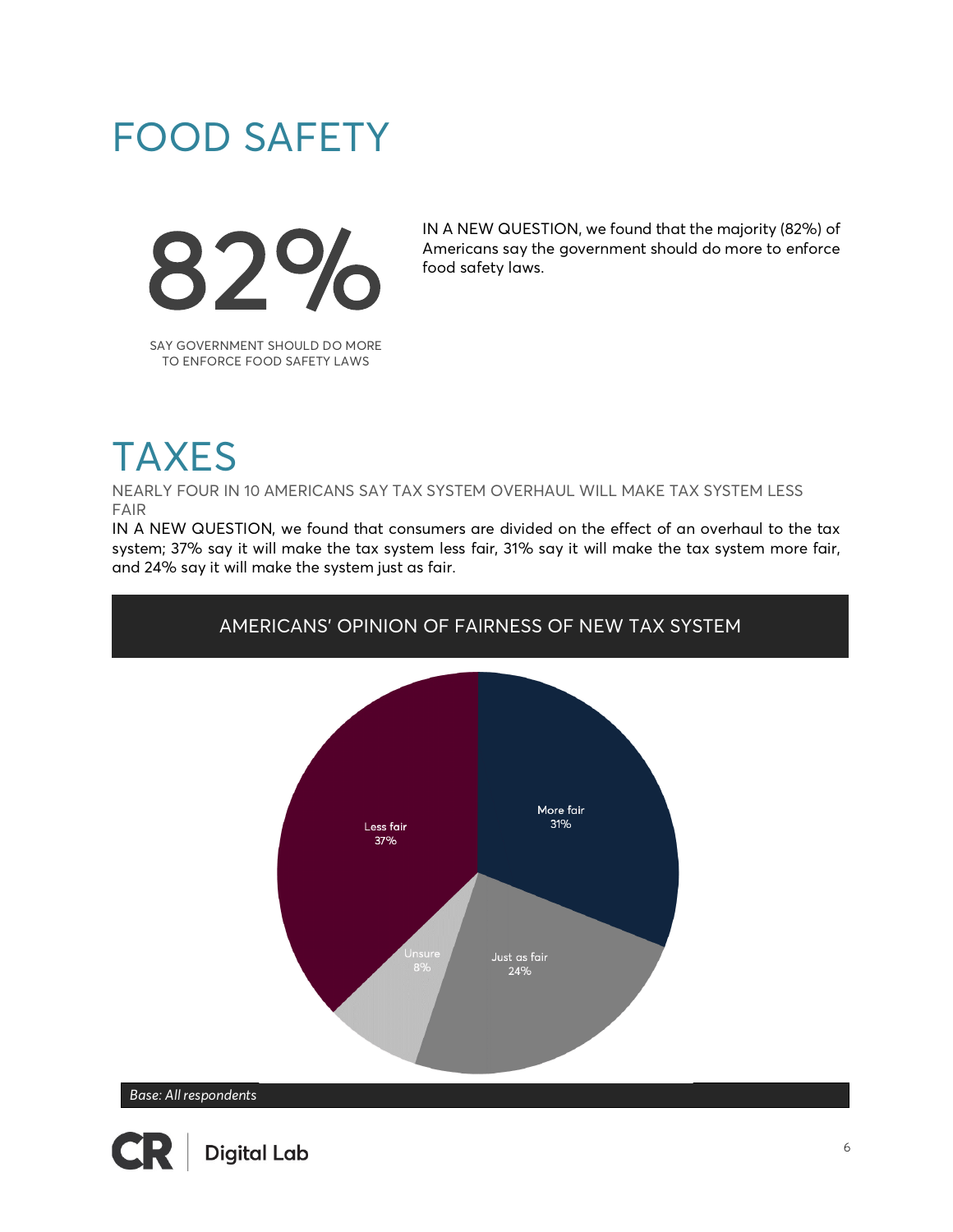## CONSUMER PROTECTION

MANY AMERICANS DO NOT TRUST GOVERNMENT TO PROTECT THE INTERESTS OF CONSUMERS



Many (65%) Americans do not trust the government to protect the interests of consumers. This number did not change from CVI.

DO NOT TRUST GOVERNMENT TO PROTECT CONSUMER INTERESTS

#### FORTY-TWO PERCENT OF AMERICANS NOT OPTIMISTIC GOVERNMENT WILL PROTECT THEIR CONSUMER RIGHTS

Over four out of 10 consumers are either *pessimistic* (26%) or *very pessimistic* (16%) that the government will protect their rights as a consumer (this is 6 percentage points higher than in CVI).

So, while the percentage of consumers that *trust* the government to protect the interests of consumers was unchanged between surveys (many consumers don't trust the government to do this), here we see an increase in the percentage of consumers that are *pessimistic* about the government protecting their consumer rights.



## OPTIMISM/PESSIMISM GOVERNMENT WILL PROTECT CONSUMER'S RIGHTS

CVI CVII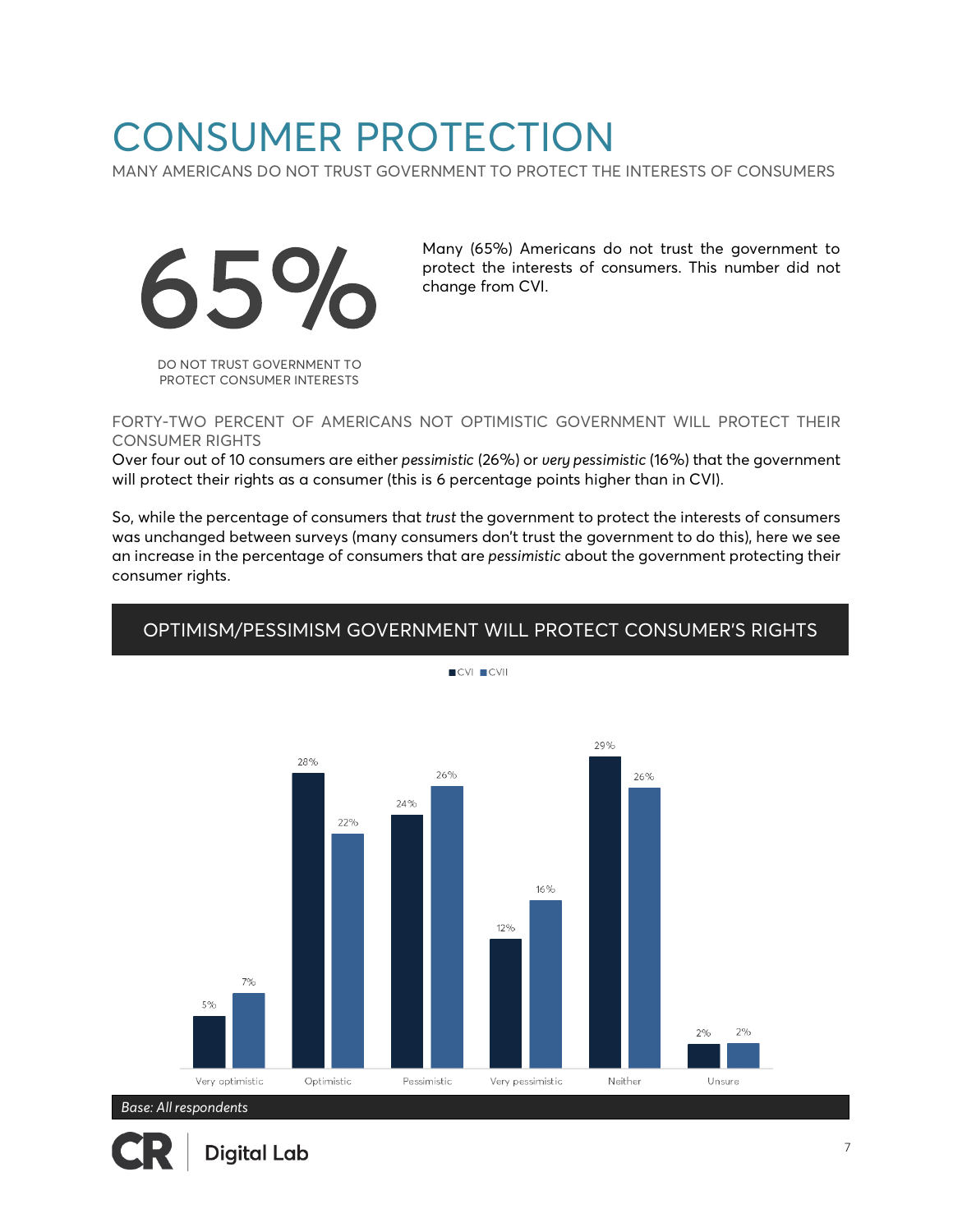# CONSUMER CONFIDENCE

MANY CONSUMERS LACK CONFIDENT OUTLOOK FOR SOME KEY CONSUMER ISSUES

70% SLIGHTLY/NOT AT ALL CONFIDENT

PERSONAL DATA IS PRIVATE

Seven out of 10 Americans are either *slightly* (29%) or *not at all* (41%) *confident* that their personal data is private and not distributed without their knowledge. This is 5 percentage points higher than in CVI (see 'INSIGHTS' on page 12 for additional notable inter-survey changes).



SLIGHTLY/NOT AT ALL CONFIDENT IN AFFORDABILITY OF HIGHER EDUCATION

Nearly seven out of 10 Americans are either *slightly* (34%) or *not at all* (35%) *confident* that going forward, most Americans seeking higher education will be able to afford it.



SLIGHTLY/NOT AT ALL CONFIDENT BANKS/INVESTMENT COMPANIES ACTING RESPONSIBLY

Nearly two-thirds of Americans are either *slightly* (33%) or *not at all* (32%) *confident* that banks and investment companies are acting transparently and responsibly to charge reasonable fees and protect their investments.



SLIGHTLY/NOT AT ALL CONFIDENT OUR COUNTRY'S FOOD SUPPLY IS SAFE

Six out of 10*<sup>2</sup>* Americans are either *slightly* (31%) or *not at all* (30%) *confident* that our country's food supply is safe, free of contamination, and produced without unnecessary antibiotics.

The percentage of consumers that are *slightly/not all confident* for all the key consumer issues can be found in the following graph.

<sup>2</sup> Due to rounding, 60% does not equal the sum of the two contributing factors.



i<br>Li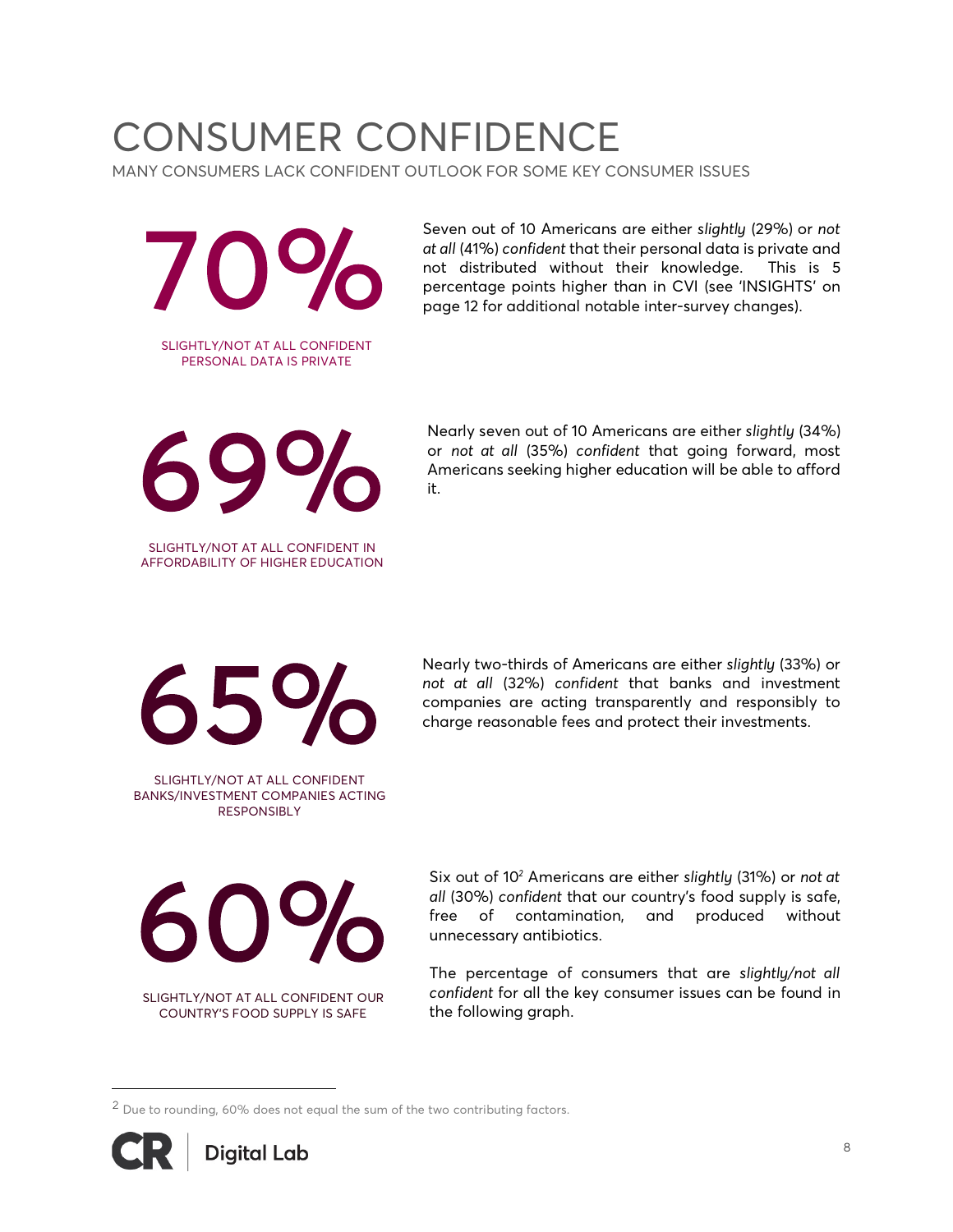

## CONSUMER CONFIDENCE LEVEL WITH KEY ISSUES

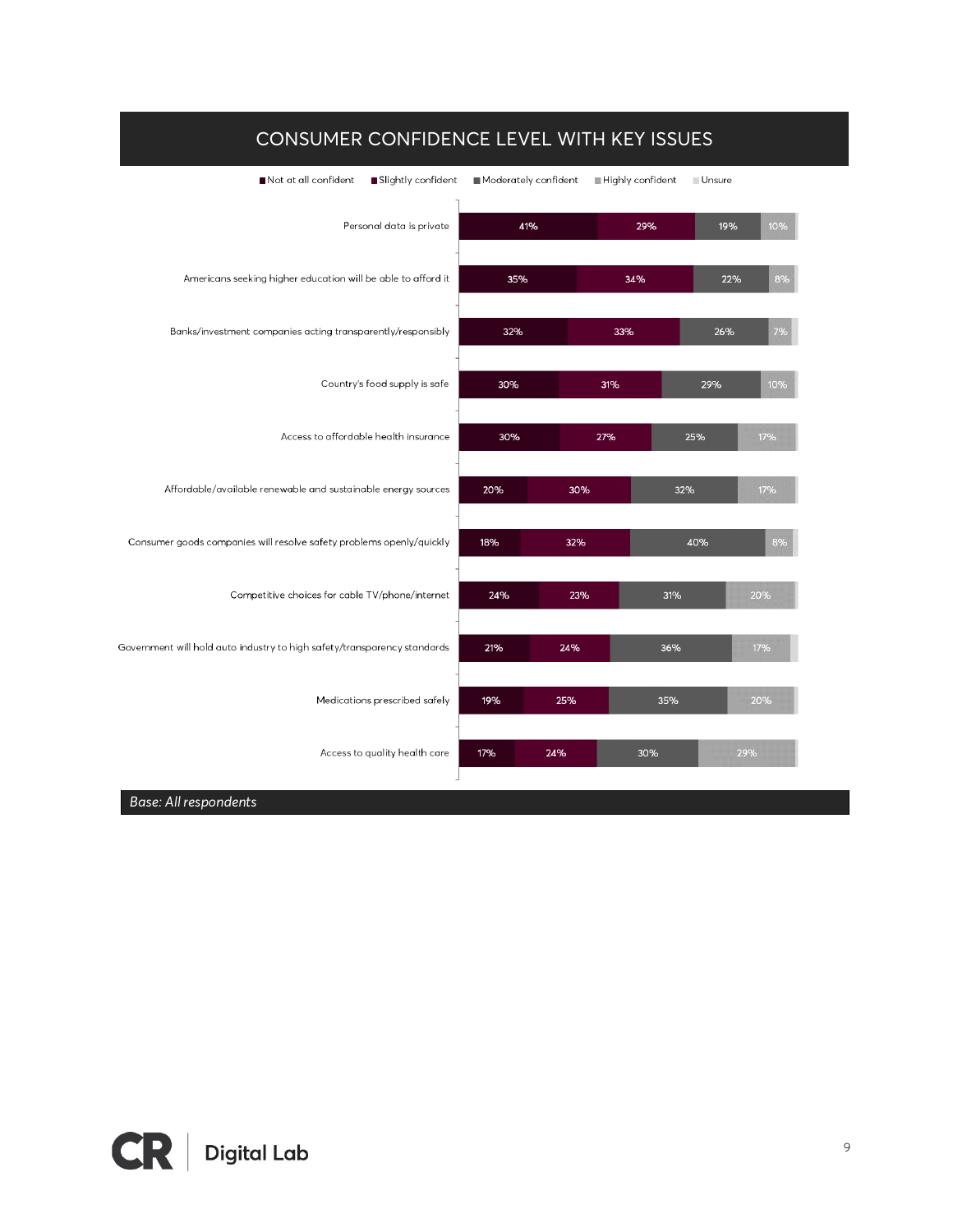# GENDER TRENDS

70%

OF WOMEN DO NOT TRUST THE GOVERNMENT TO PROTECT THE INTERESTS OF CONSUMERS

A significantly greater percentage of women (70%) than men (61%) do not trust the government to protect the interests of consumers.

64%

#### OF WOMEN SLIGHTLY/NOT AT ALL CONFIDENT OUR COUNTRY'S FOOD SUPPLY IS SAFE

A significantly greater percentage of women (64%) than men (56%) are *slightly/not at all confident* that our country's food supply is safe, free of contamination, and produced without unnecessary antibiotics.



OF WOMEN SLIGHTLY/NOT AT ALL CONFIDENT ABOUT ACCESSIBILITY OF QUALITY HEALTH CARE

A significantly greater percentage of women (45%) than men (36%) are *slightly/not at all confident* that they will have access to quality healthcare.

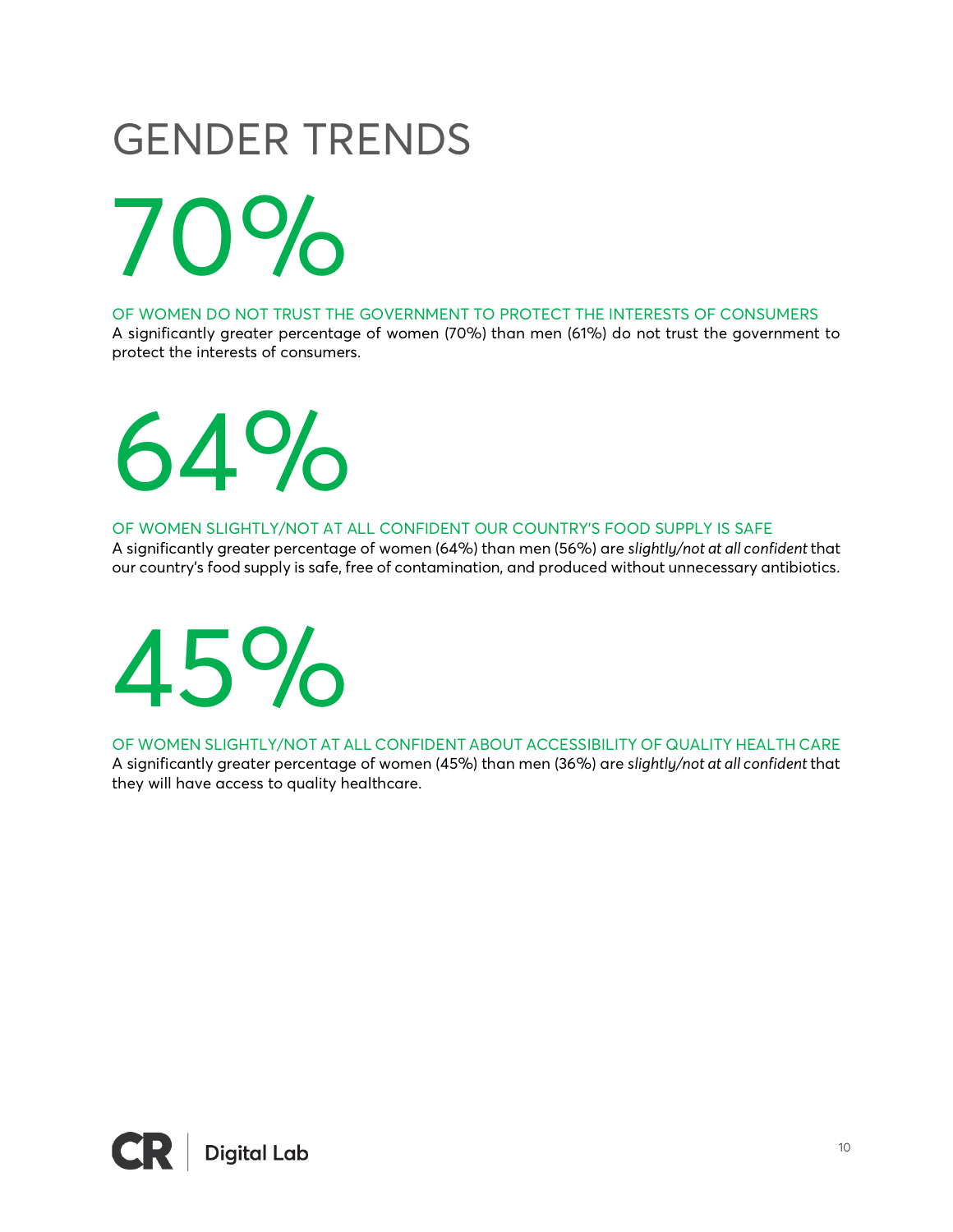# GENERATIONAL TRENDS

83%

OF MILLENNIALS SAY THE GOVERNMENT SHOULD HAVE ROLE IN ACCESS TO AFFORDABLE QUALITY HEALTHCARE FOR ALL

A significantly greater percentage of Millennials (83%) versus Gen Xers (72%) say the government should have a role in making sure that everyone has access to affordable, quality healthcare.

# 54%

OF GEN XERS VERY PESSIMISTIC/PESSIMISTIC THAT GOVERNMENT WILL PROTECT THEIR CONSUMER RIGHTS

A significantly greater percentage of Gen Xers (54%) than Millennials (38%) or Baby Boomers (40%) are *very pessimistic*/*pessimistic* that the government will protect their rights as a consumer.

# 53%

#### OF GEN XERS SLIGHTLY/NOT AT ALL CONFIDENT GOVERNMENT WILL HOLD AUTO INDUSTRY ACCOUNTABLE

A significantly greater percentage of Gen Xers (53%) than Millennials (41%) or Baby Boomers (44%) are *slightly/not at all confident* that the government will hold the auto industry accountable to high standards of safety and transparency.

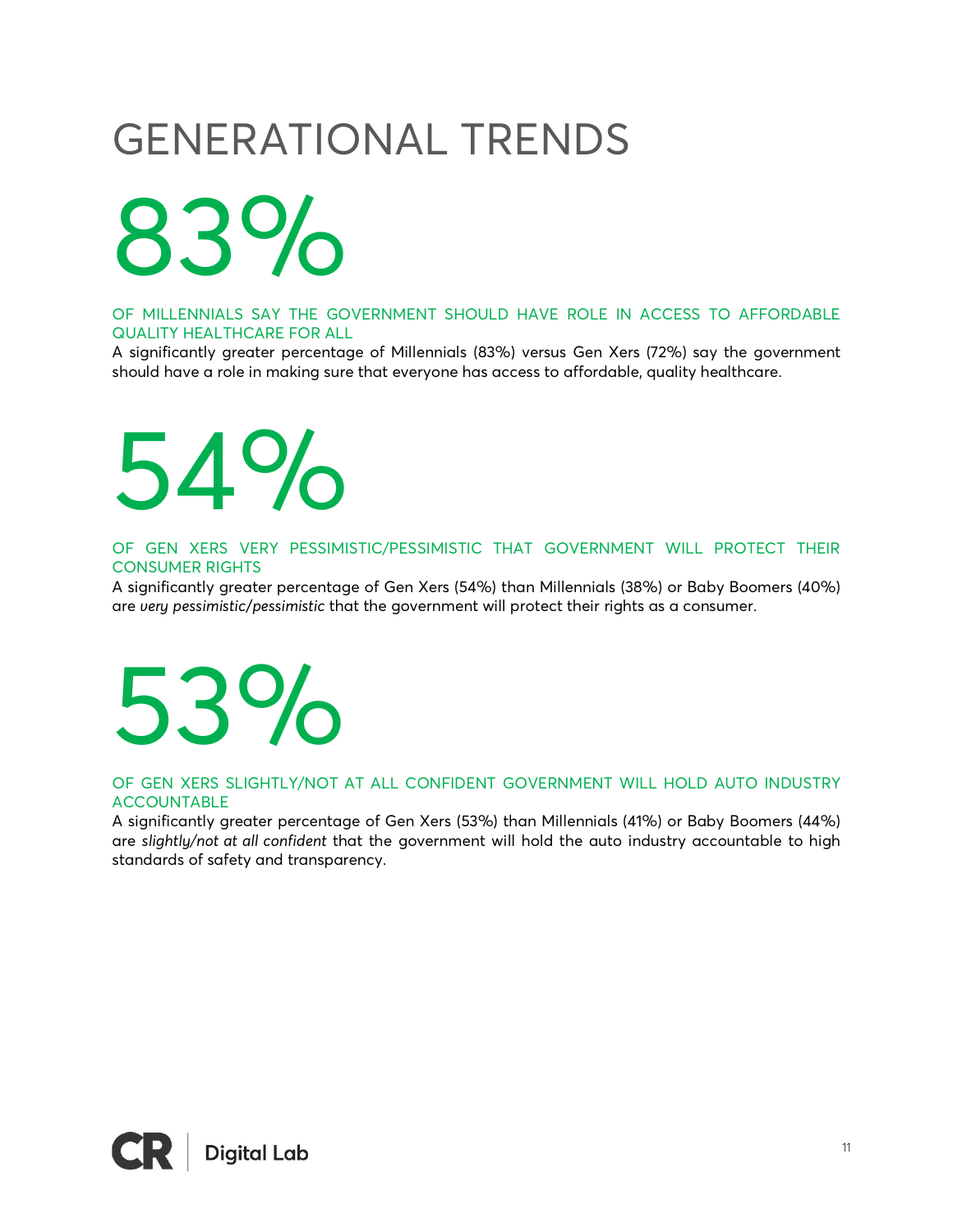## INSIGHTS CVII VERSUS CVI



#### SLIGHTLY/NOT AT ALL CONFIDENT PERSONAL DATA IS PRIVATE

This is 5 percentage points higher than in CVI, where 65% reported being *slightly/not at all confident* that their personal data is private and not distributed without their knowledge.

# 45%

SLIGHTLY/NOT AT ALL CONFIDENT GOVERNMENT WILL HOLD AUTO INDUSTRY ACCOUNTABLE

This is 7 percentage points higher than in CVI, where 38% reported being *slightly/not at all confident* that the government will hold the auto industry accountable to high standards of safety and transparency.



## VERY PESSIMISTIC/PESSIMISTIC THAT GOVERNMENT WILL PROTECT THEIR CONSUMER RIGHTS

This is 6 percentage points higher than in CVI, where 36% reported being *very pessimistic/pessimistic*  that the government will protect their consumer rights.

# 41%

SLIGHTLY/NOT AT ALL CONFIDENT ABOUT ACCESSIBILITY OF QUALITY HEALTH CARE

This is 6 percentage points higher than in CVI, where 35% reported being *slightly/not at all confident* that they will have access to quality health care.

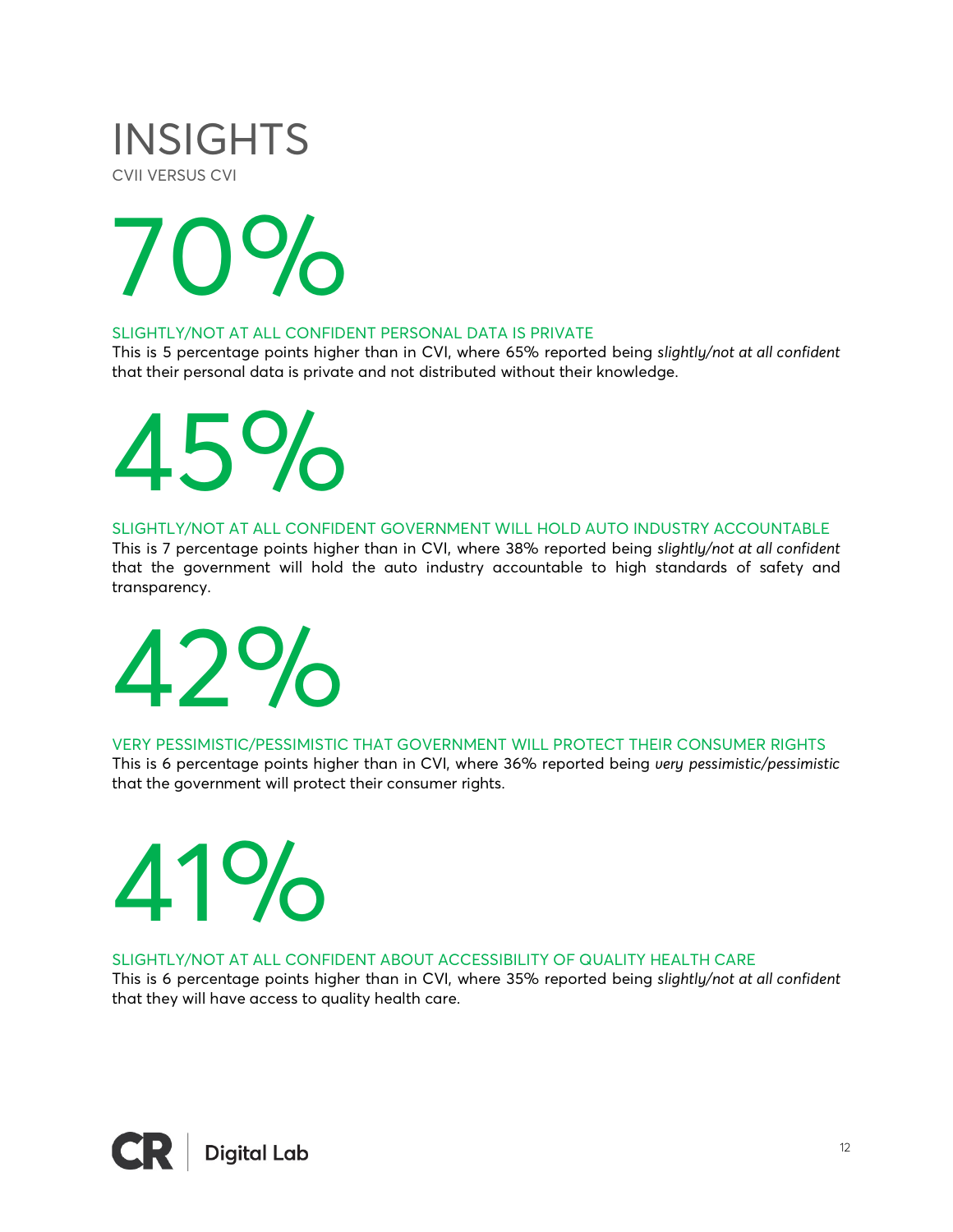# POLITICAL INSIGHTS

95%

OF DEMOCRATS BELIEVE3 GOVERNMENT SHOULD HAVE ROLE IN ACCESSIBILITY OF HEALTHCARE

IN THIS NEW QUESTION, we found that only 56% of Republicans believe the government should have a role in making sure that everyone has access to affordable, quality healthcare. It's still notable that over half of Republicans hold this view.

# 59%

## OF DEMOCRATS THINK TAX SYSTEM OVERHAUL WILL MAKE IT LESS FAIR

IN THIS NEW QUESTION, we found that only 16% of Republicans say overhauls to the tax system will make the system less fair; 47% of Republicans say it will make the tax system more fair.



## OF DEMOCRATS SLIGHTLY/NOT AT ALL CONFIDENT GOVERNMENT WILL HOLD AUTO INDUSTRY ACCOUNTABLE

Only 27% of Republicans are *slightly/not at all confident* that the government will hold the auto industry accountable to high standards of safety and transparency.

# 50%

#### OF DEMOCRATS ARE VERY PESSIMISTIC/PESSIMISTIC THE GOVERNMENT WILL PROTECT THEIR CONSUMER RIGHTS

Only 27% of Republicans are *very pessimistic/pessimistic* that the government will protect their rights as a consumer.

<sup>&</sup>lt;sup>3</sup> Please note that political insights compare the responses of voters identified as Republican or Democrat. This does NOT include voters who identify as Independent, Independent-lean Republican or Independent-lean Democratic.



i<br>Li